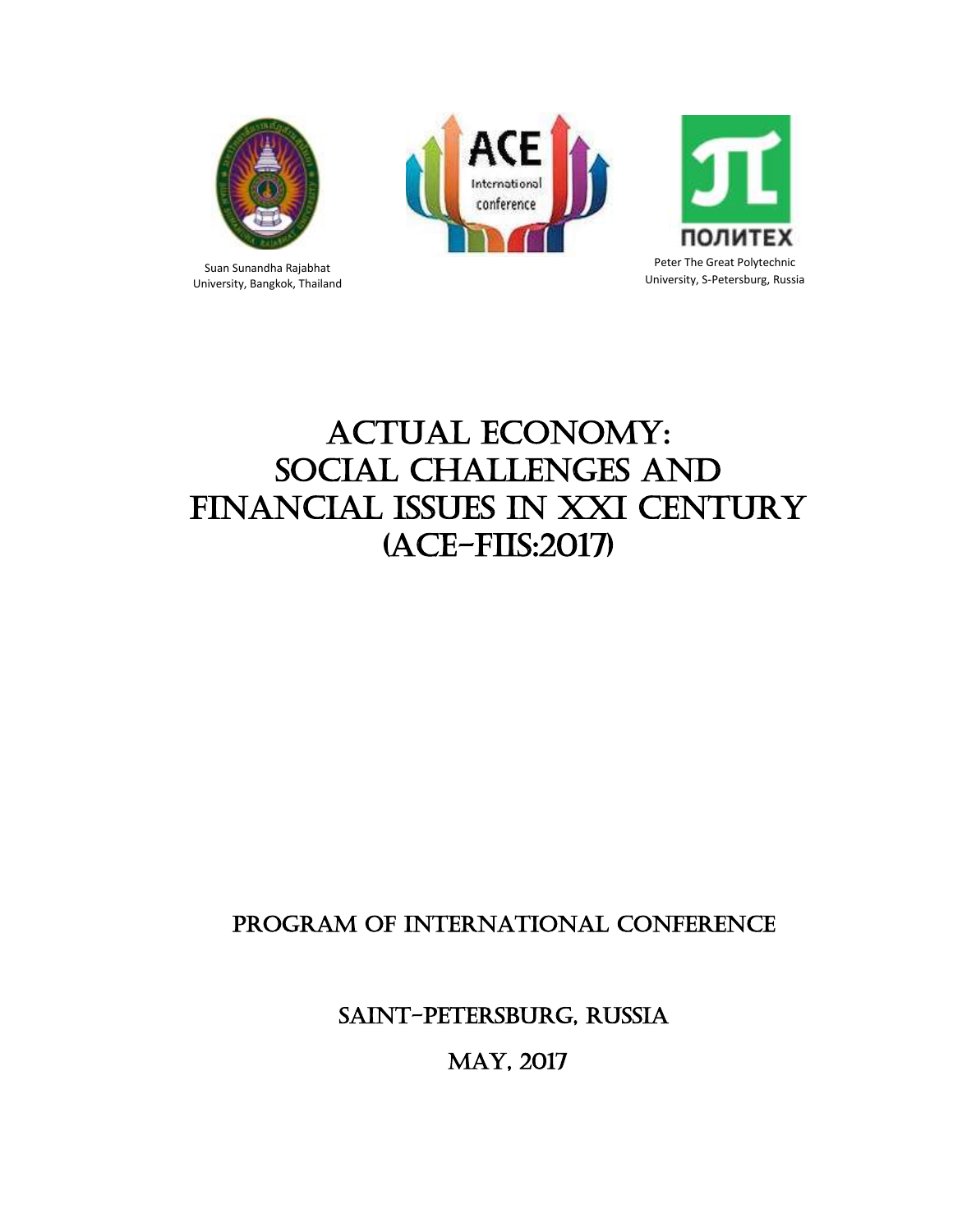Dear ladies and gentleman, participants of International Conference "Actual Economy: Social Challenges and Financial Issues in XXI century-2017", academics and scholars, presenters of research centers, educational institutes and business!

In the era of globalization, spreading of modern digitized forms of business and public administration, re-evaluation of local resources for global competitiveness and self-sufficiency, an effectiveness of international collaboration in discussing on actual



economical issues and challenges, searching for maximum effective solutions of local, regional and global development is timely increasing.

And I would like to express my deep gratitude to Peter the Great Saint-Petersburg Polytechnic University, editorial board of partnered journals, educational institutions of Thailand, Russia, Slovakia, Kazakhstan, Germany, whose efforts made possible this meeting of scholars and businessmen, interested in effective solution of global economy challenges using local resources of competitiveness and economical, social, cultural and innovative success.

And, of course, I would like to thank all participants for coming here, for their wonderful and useful research. I want to say, that Suan Sunandha Rajabhat University – as a leading public University of Thailand – is very proud to be an organizer of this significant and important conference.

To each participant I wish success, finding a new colleagues and friends, development of scientific and business contacts, new scientific discoveries that are benefit for society, business and government. And also enjoy your time in the most bright, beautiful Russian cultural capital.

> *Dr.Luedech Girdwichai, professor President of Suan Sunandha Rajabhat University Bangkok, Thailand*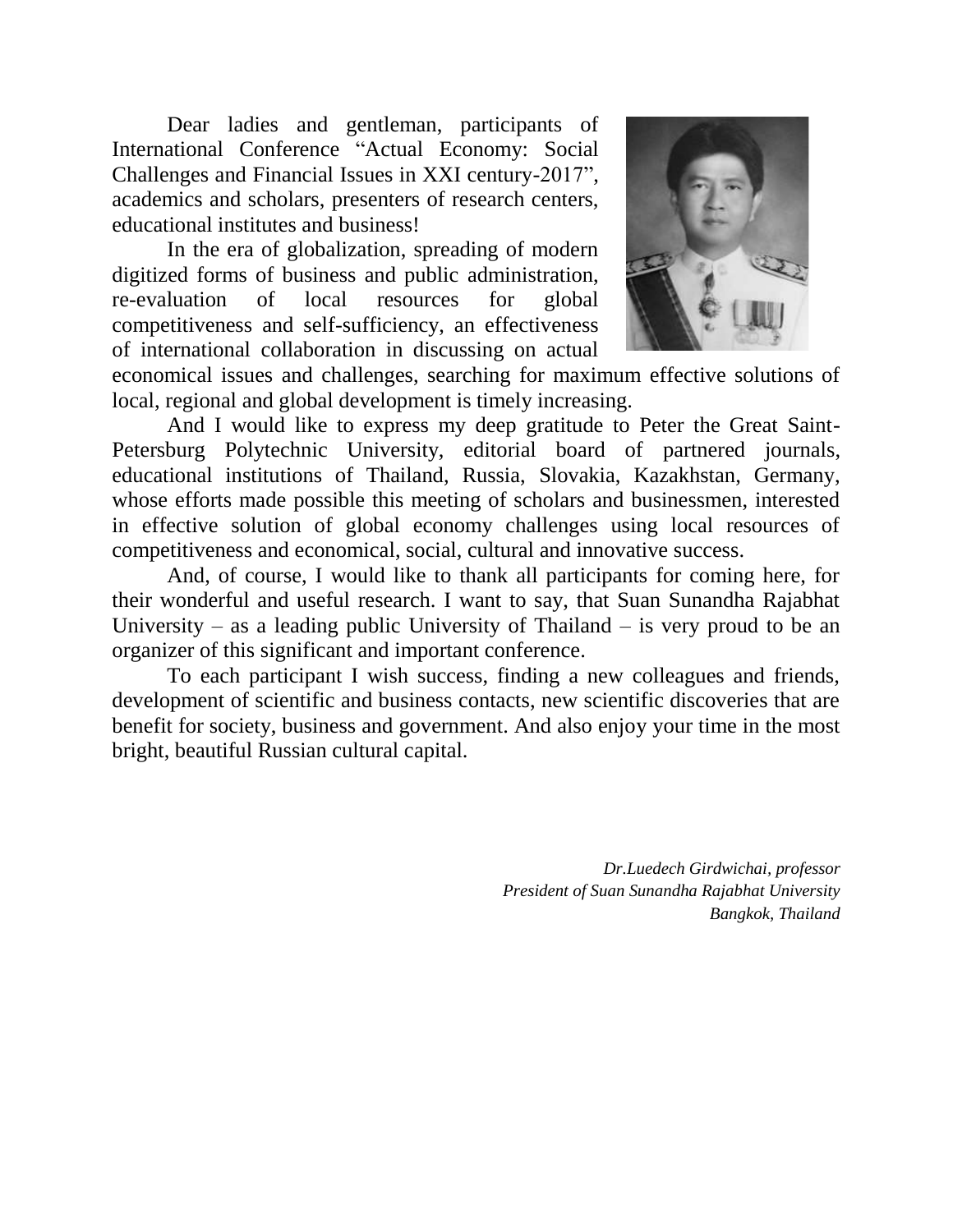In the modern conditions world economy transfers from the multilevel system of national economies with strictly identified boundaries of economical interests and kinds of international collaboration to the absolutely complicated mix of transnational business, national states and international organizations whose economical interests are actively interact, intersect, overlap and even conflict each other's! Private sector is effectively using advantages of globalization, is mostly able to create multilevel



,, markets and complex market strategies, to spread internal corporative net-work outside – to the directions of states, customers, competitors.

It shows how important and how significant is international science collaboration, international research and discussions on different issues of actual economy development. Practical experience in economical stimulation, reformation of tax systems, regional integration, governmental support of small business, increasing of national external competitiveness is very difficult to overevaluate.

Being an educational and science leader of Eastern Europe, an effective example of business-government-science collaboration in Russia, our University is really appreciated to be a co-organizer and informational partner of International conference "Actual Economy: Social Challenges and Financial Issues in XXI century-2017", to be involved in the processes of international science collaborations and innovative ideas' transfer! Hope these collaborations will have bright and significant prospects.

Finally, I would like to welcome all participants of  $ACE: F I I S - 2017$  and to wish new science results and findings, ideas and conclusions!

> *Dr. Rodionov Dmitriy Grigorievich, professor, Director of Graduate School of Public Administration and Financial Management, Peter The Great St. Petersburg Polytechnic University*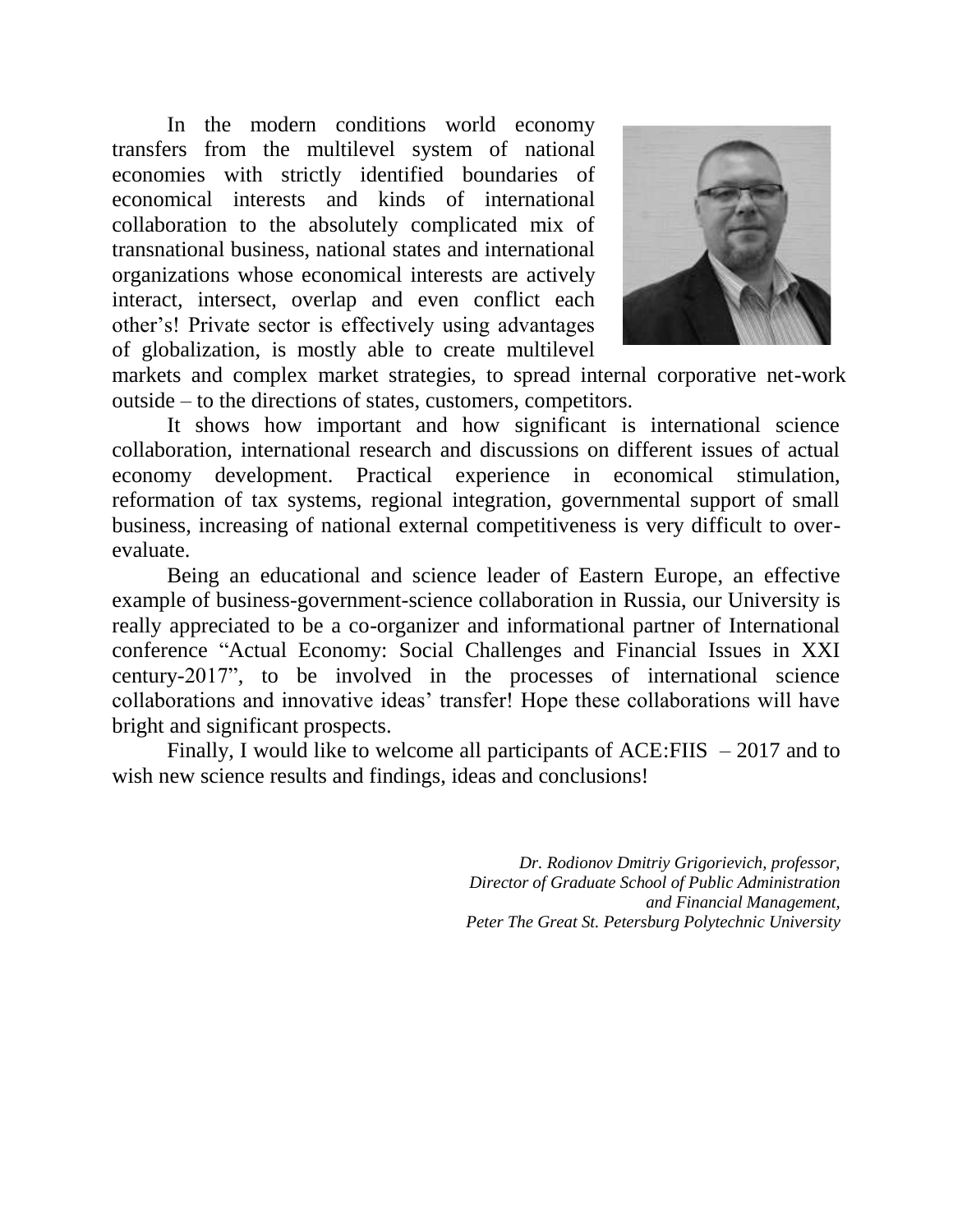On behalf of the Organizational Committee, I welcome you to the 2017 International Conference "Actual Economy: Social Challenges and Financial Issues in XXI century-2017" in Russia Empire capital, shining and mysterious Saint - Petersburg! Our conference always attracts researchers, educators and practitioners in all economic fields and related disciplines in the world.

Participants have found in these meetings an excellent opportunity to share their experiences with colleagues from distance places and often continued to cooperate with them on their subjects of interest.



The ACE: FIIS – 2017 has been established on a global basis. We have received more than 190 submissions from 11 countries, each submission was peerreviewed by at least two anonymous reviewers and a total of 89 papers were accepted for presentation in the conference.

Accepted papers are scheduled for presentation in 9 parallel sessions. We would like to express our sincere appreciation to all the reviewers and chairs and members of various committees of ACE: FIIS -2017 conference for their precious time and expertise. The welcoming dinner provides the opportunity to honor the best papers and to recognize the contributions of many of the people who made this meeting possible.

Lastly, I would like to express our sincere gratitude to everyone involved in making the joint conference a success. Many thanks go to the organizing committee, keynote speaker and special session organizers, and the organizational committees and reviewers, the conference participants, and of course, to all the contributing authors who will be sharing the results of their research. It is our great pleasure to have you with us at the joint conference, where I hope new ties will be made and existing ones renewed and strengthened.

Please accept our best wishes for a wonderful stay in Russia!

*Dr. Prateep Wajeetongratana. professor Dean of Faculty of Management Science Suan Sunandha Rajabhat University, Bangkok, Thailand*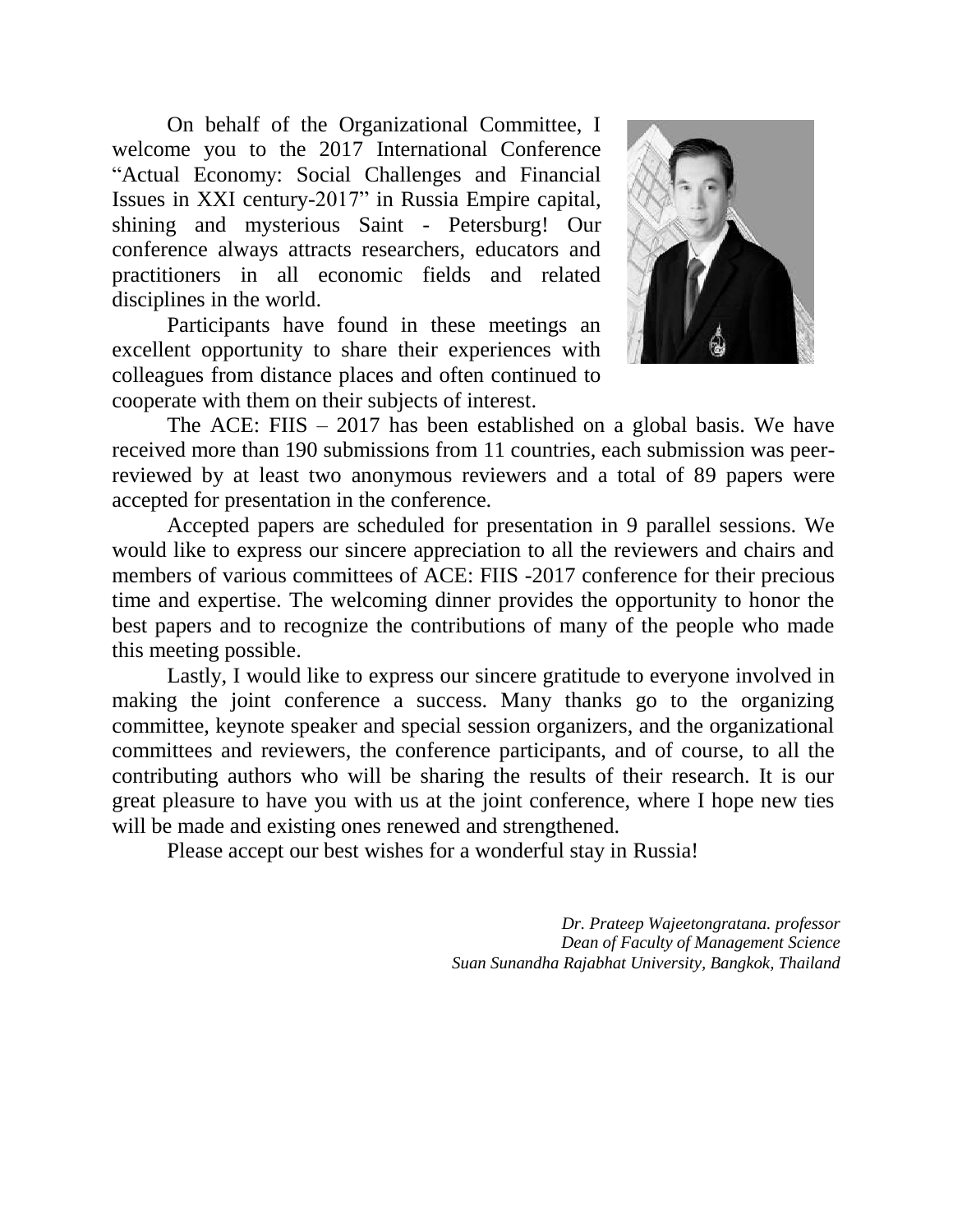Dear friends and colleagues!

I would like to thank you all for attending the Fourth International conference "Actual Economy: Social Challenges and Financial Issues in XXI century-2017".

This conference is a meaningful crystallization of international initiatives among the number of institution towards practical cooperation in interdisciplinary studies, which



will be contribute to the strengthening of the national economy.

The characteristic of the economy in our era is change at the speed of light, which led us to the consensus that experts from many countries and many different disciplines must meet and discuss the phenomena, and then suggest solutions. We should be able to delve deeper by discussing problems across different disciplines as widely as possible, and thus grasping more profound solutions and suggestions.

The motivation for this conference is to help one's country through offering individual expertise and point of view based on one's individual discipline. As we gather from many different countries and many different disciplines, I believe that we should be able to expand the scope of our efforts and must aim at more challenging global contributions.

I hope all the participants of this conference will enjoy and get opportunities to enhance relationships of knowledge exchange. I would like to extend my sincere gratitude to the organizing committee, and especially to my Thai colleagues for given abilities to be a key-not speaker in ACE: FIIS  $-2017$ , to be involved in the process of new international tradition formation!

> *Dr. Elena Rogova, professor dean of St. Petersburg School of Economics and Management, Russia*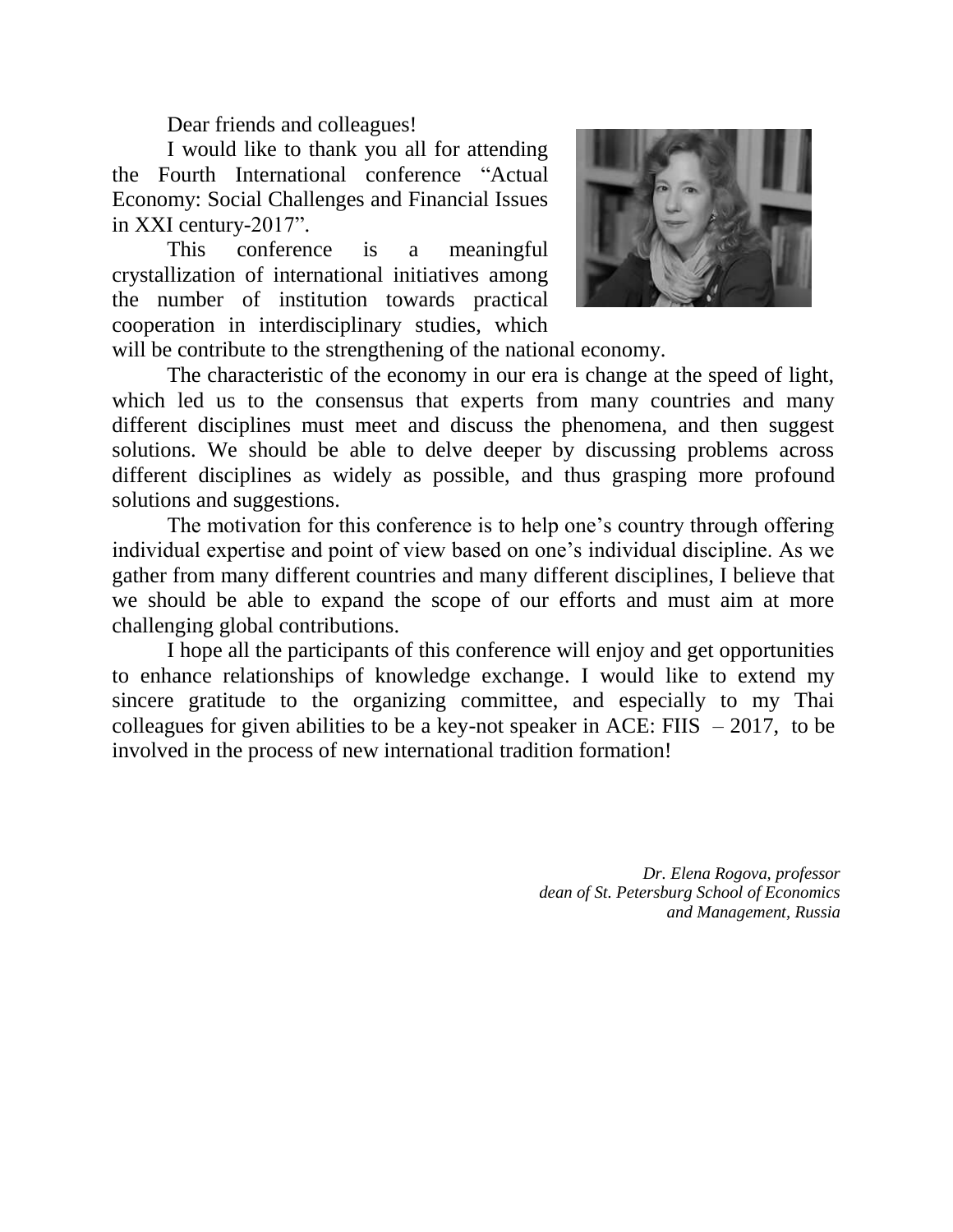Warm greetings from ACE:FIIS  $-2017$  organizing committee!

As a coordinator of our International conference organization I tried to do everything for making this year conference the best one!

We spent many hours for choosing venue; we spent gigabytes of internet traffic sending mails and calls for papers!

Hope, all these spent were not useless. And our

conference will be very successful, productive and important for society, science and business.

I am glad to note, that a number of  $ACE$  :  $F IIS - 2017$  participants is still high!

Geography of our conference is covered three continents! I am proud to welcome our participants from more than 5 countries!

Enjoy Russian hospitality and Nordic nature, historical sites and cultural background! Don't forget to make selfy with Bronze Horseman and masterpieces of Hermitage, to walk along Nevsky in magic white nights, to ride a small boat under 250 bridges and to see the world best ballet performances in Mariinsky Theater.

And to get new knowledge, new ideas and new friends from [ACE:](mailto:ICOI-2013@Huahin.TH)FIIS – 2017!!!

> *Dr. Denis Ushakov, professor ACE:FIIS – 2017 coordinator International college Suan Sunandha Rajabhat University, Bangkok, Thailand*

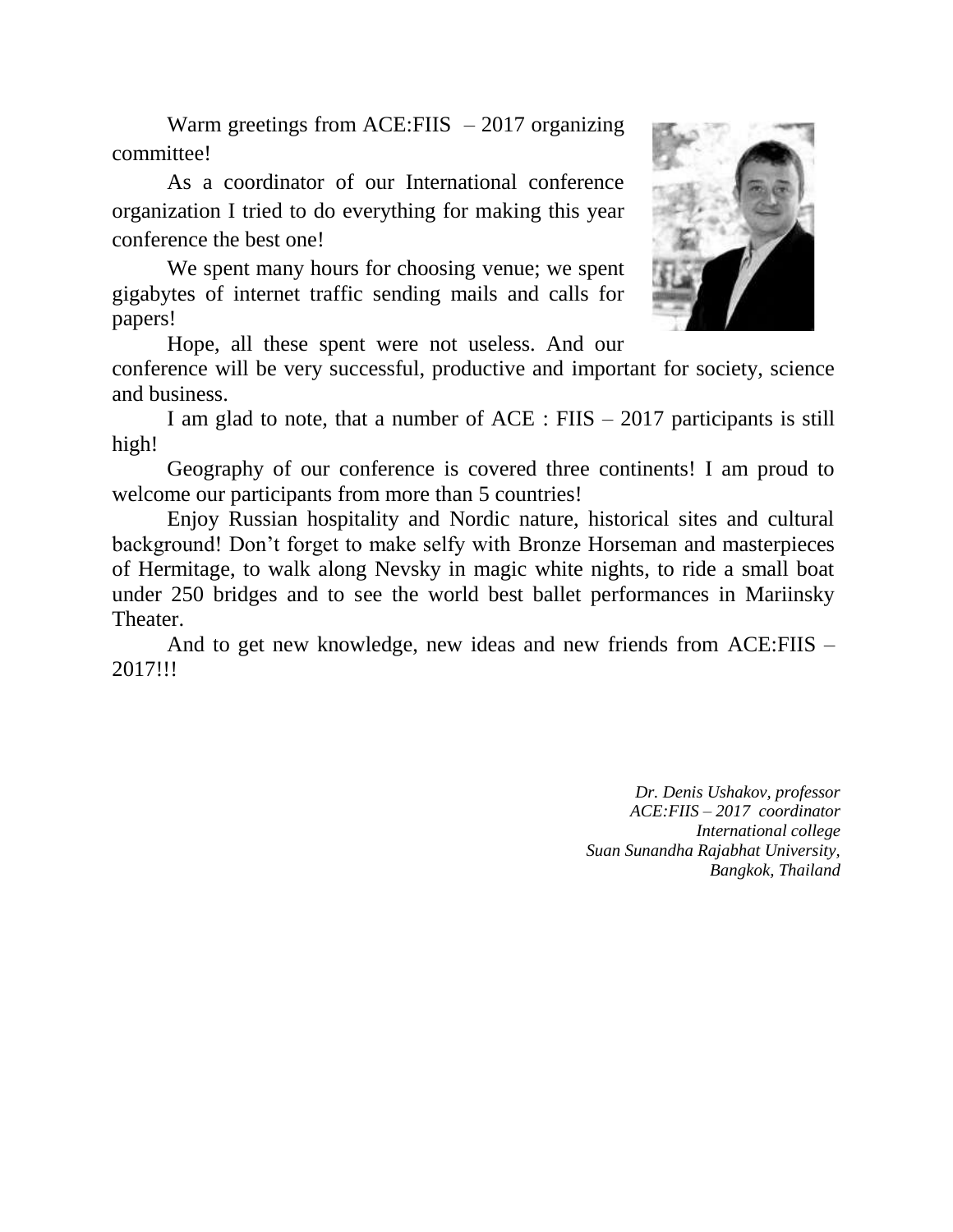# ACTUAL ECONOMY:

# Social Challenges and Financial Issues in XXI century-2017"

# ACE: FIIS ~2017 @ SAINT-PETERSBURG.RU

# =AGENDA=

| Day 1 | Venue:                                                                                          |                                                                                |  |
|-------|-------------------------------------------------------------------------------------------------|--------------------------------------------------------------------------------|--|
|       | Science-Research building, Peter the Great Saint Petersburg Polytechnic University,<br>Address: |                                                                                |  |
|       |                                                                                                 |                                                                                |  |
|       | Politeknicheskaya street, 29, building 11                                                       |                                                                                |  |
|       | MRT (subway, metro) station "Politeknicheskaya"                                                 |                                                                                |  |
|       | Saint-Petersburg, Russia                                                                        |                                                                                |  |
| 8.30  | Registration open                                                                               | Conference - hall                                                              |  |
| 9.00  | Opening ceremony                                                                                | Conference - hall                                                              |  |
|       | Welcome speeches:                                                                               |                                                                                |  |
|       | Dr. Shchepinin Vladimir Engelevich                                                              |                                                                                |  |
|       | Director of Institute of Industrial Management, Economics and Trade,                            |                                                                                |  |
|       |                                                                                                 | Peter the Great Saint Petersburg Polytechnic University, Russia                |  |
|       | Dr. Somdech Rungsrisawat                                                                        |                                                                                |  |
|       |                                                                                                 | Vice president of Academic Affairs, Suan Sunandha Rajabhat University,         |  |
|       |                                                                                                 | Bangkok, Thailand                                                              |  |
|       | Dr. Rodionov Dmitriy Grigorievich                                                               |                                                                                |  |
|       |                                                                                                 | Director of Graduate School of Public Administration and Financial Management, |  |
|       |                                                                                                 | Peter The Great St. Petersburg Polytechnic University, Russia                  |  |
|       | Dr. Prateep Wajeetongratana                                                                     |                                                                                |  |
|       |                                                                                                 | Dean of Faculty of Management Science                                          |  |
|       |                                                                                                 | Suan Sunandha Rajabhat University, Bangkok, Thailand                           |  |
|       | Dr. Magdalena Privarova                                                                         |                                                                                |  |
|       |                                                                                                 | University of Economics in Bratislava, Slovakia                                |  |
|       | Dr. Denis Ushakov                                                                               |                                                                                |  |
|       |                                                                                                 | Organizational board of $ACE$ : FIIS $-$ 2017 conference                       |  |
| 09.40 | Key-note speech by Dr. Elena Rogova                                                             |                                                                                |  |
|       |                                                                                                 | dean of St. Petersburg School of Economics and Management, Russia              |  |
| 10.30 | Group photo                                                                                     | Conference - hall                                                              |  |
| 10.40 | Coffee-break                                                                                    | Foyer                                                                          |  |
| 11.00 | Key-note speech by Dr. Igor Il'in                                                               |                                                                                |  |
|       | Director of high-school of business management,                                                 |                                                                                |  |
|       |                                                                                                 | Peter the Great Saint Petersburg Polytechnic University, Russia                |  |
|       | Signing of MOU between Peter The Great                                                          | Fireplace Hall (Kaminny Zal)                                                   |  |
|       | Polytechnic University and Suan Sunandha                                                        |                                                                                |  |
|       | Rajabhat University //                                                                          |                                                                                |  |
|       | Only for authorized participants                                                                |                                                                                |  |
| 12.30 | Lunch                                                                                           | Canteen (Stolovaya) of<br><b>Science Research Building</b>                     |  |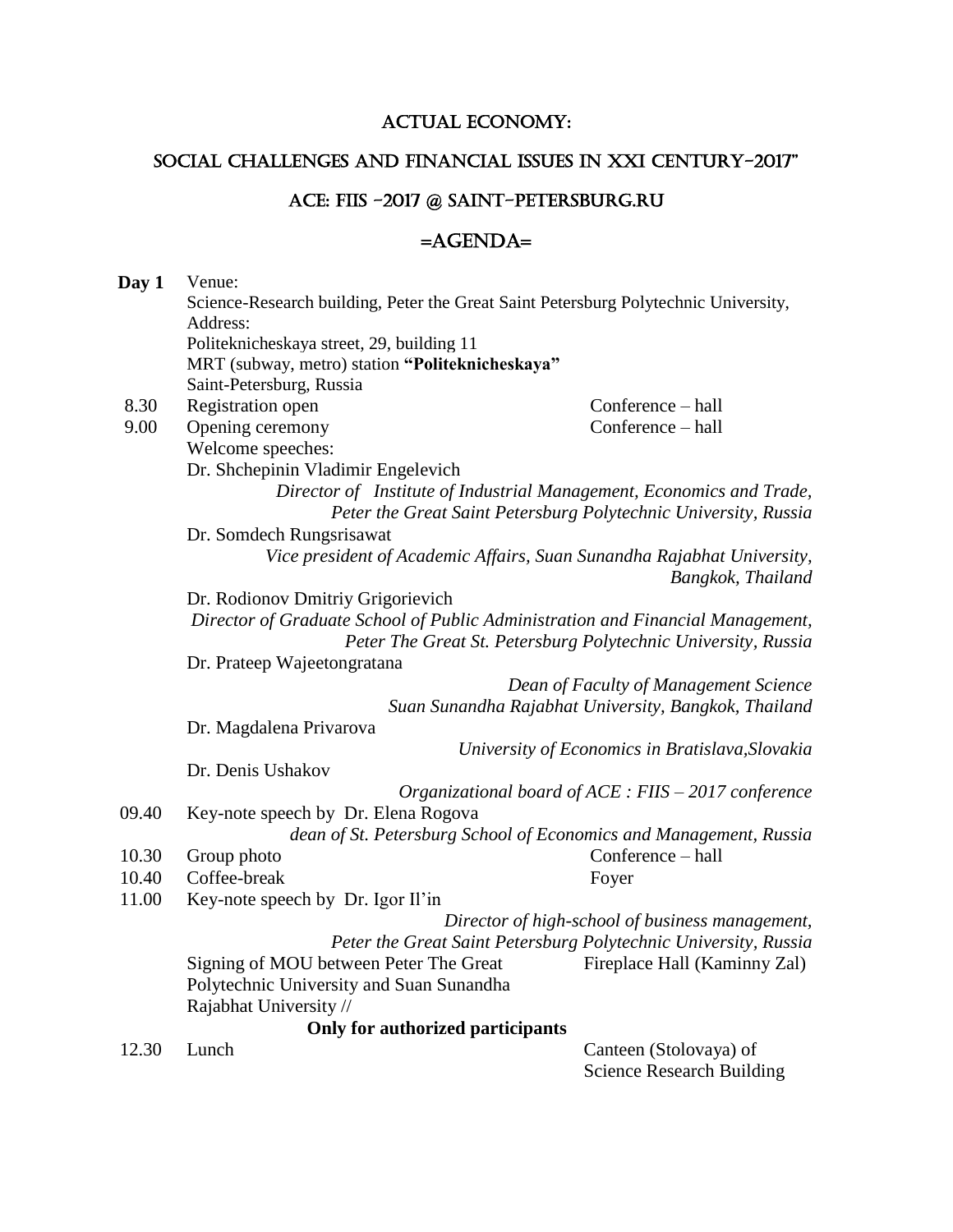| 14.00 | Session 1.1                               | Lecture hall 1                   |
|-------|-------------------------------------------|----------------------------------|
|       | Session 1.2                               | Lecture hall 2                   |
|       | Session 1.3                               | Lecture hall 3                   |
|       | Special seminar "Publish Internationally" | Conference – hall                |
|       | (in Russian)                              |                                  |
| 15.30 | Coffee-break                              | Winter garden (Zimniy sad)       |
| 15.45 | Session 2.1                               | Conference – hall                |
|       | Session 2.2                               | Lecture hall 1                   |
|       | Session 2.3                               | Lecture hall 2                   |
| 17.30 | Dinner                                    | Canteen (Stolovaya) of           |
|       |                                           | <b>Science Research Building</b> |

| Day 2          | Venue:<br>Science-Research building, Peter the Great Saint Petersburg Polytechnic University,<br>Address:<br>Politeknicheskaya street, 29, building 11<br>MRT (subway, metro) station "Politeknicheskaya"<br>Saint-Petersburg, Russia |                                                                |
|----------------|---------------------------------------------------------------------------------------------------------------------------------------------------------------------------------------------------------------------------------------|----------------------------------------------------------------|
| 08.30<br>09.00 | Registration open<br>Session 3.1                                                                                                                                                                                                      | Foyer<br>Lecture hall 1                                        |
| 10.30<br>10.45 | Session 3.2<br>Coffee-break<br>Session 4.1                                                                                                                                                                                            | Lecture hall 2<br>Winter garden (Zimniy sad)<br>Lecture hall 1 |
| 12.30          | Session 4.2<br>Conference closing                                                                                                                                                                                                     | Lecture hall 2                                                 |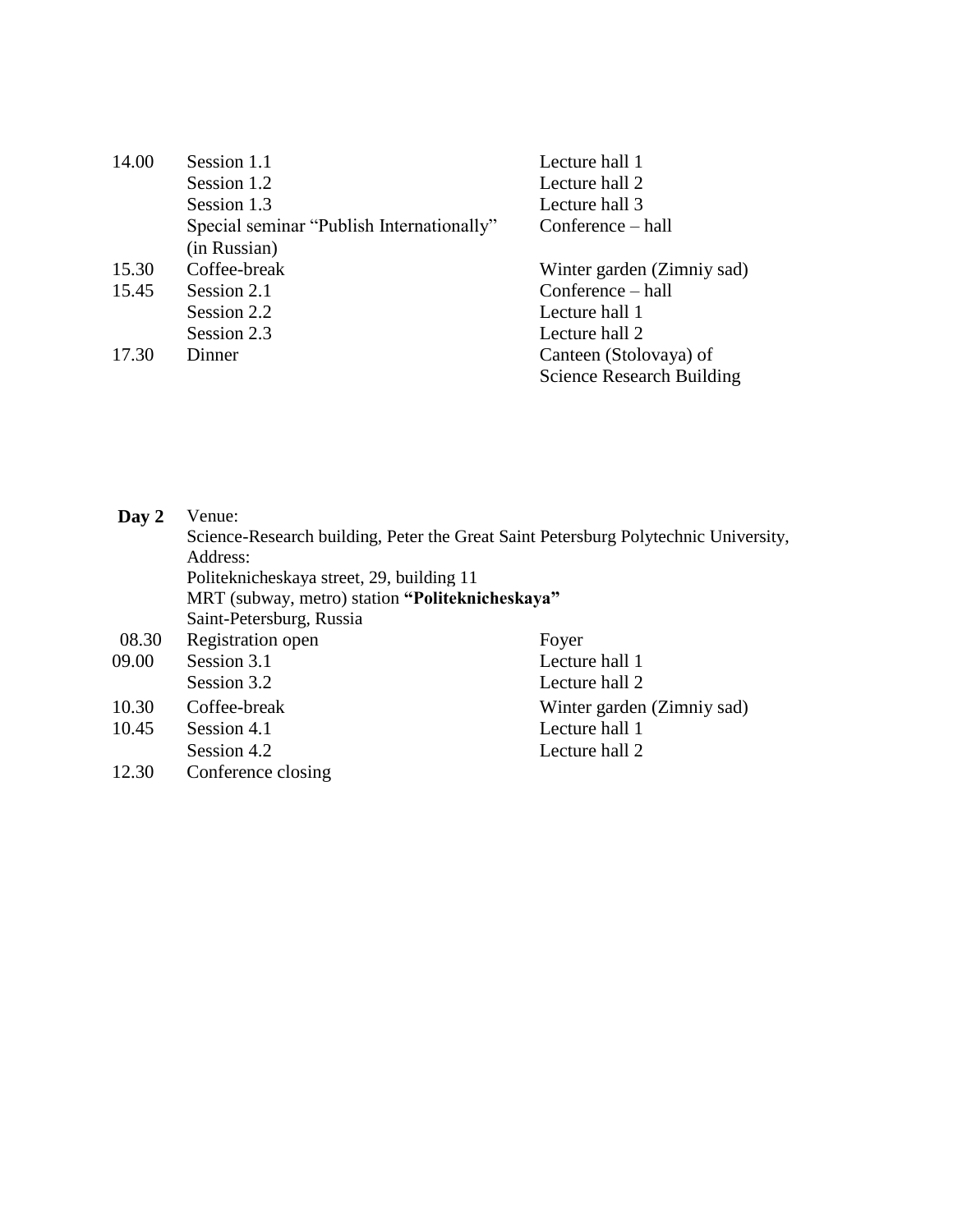### List of SESSIONS:

Day 1 Lecture hall 1

 $14.00 - 15.30$ 

# **Session 1.1 Problems of economic integration and SME development in ASEAN region**

Chairman: Dr. Prateep Wajeetongratana

*Suan Sunandha Rajabhat University, Bangkok, Thailand*

*Faculty of managements science, Suan Sunandha Rajabhat University, Bangkok, Thailand*

*Suan Sunandha Rajabhat University, Bangkok, Thailand*

*Suan Sunandha Rajabhat University, Bangkok, Thailand*

*Faculty of managements science, Suan Sunandha Rajabhat University, Bangkok, Thailand*

*Faculty of managements science, Suan Sunandha Rajabhat University, Bangkok, Thailand*

# *Faculty of managements science,*

*Suan Sunandha Rajabhat University, Bangkok, Thailand*

# *Faculty of managements science,*

*Suan Sunandha Rajabhat University, Bangkok, Thailand*

*Faculty of managements science, Suan Sunandha Rajabhat University, Bangkok, Thailand*

*Suan Sunandha Rajabhat University, Bangkok, Thailand*

*Faculty of managements science, Suan Sunandha Rajabhat University, Bangkok, Thailand*

### 12 Supaporn Prajongjai, Somtop Keawchuer

Faculty of managements science, **Indonesia**) *Suan Sunandha Rajabhat University, Bangkok, Thailand*

1 Kunphattra Patarapongsathon Thailand's SMEs Competitiveness within ACE:<br>Faculty of managements science, prospects problems and opportunities prospects, problems and opportunities

2 Chanpen Meenakorn Management style and Employee' s Job Satisfaction (the case of Local and International hotels chains in Thailand) 3 Thammamonr Khunrattanaporn Marketing Mix of Thai Cooking and Thai Faculty of managements science. Mossogga Topphing Service for Ecroicn To **Massage Teaching Service for Foreign Tourists** 

4 Pichamon Chansuchai Affecting Factors of the Palm Oil Price and<br>Faculty of managements science, AFC Trade Impact AEC Trade Impact *Faculty of managements science,*

5 Pongsawee Supanonth Consumer Behavior and Marketing Mixed Factor Effect on Consumer Decision Making for Movies Presented in EGV seacon bangkae cinema

6 Sakapas Saengchai Development of Trading Service on Thai Border Transport in ASEAN Free Trade Area : Case Study Ranong Province

7 Nattapong Techarattanased Factors Affecting the Organizational Performance of Direct Sales Business in Thailand

8 Bundit Pungnirund Investigating Innovative Organizational Performance of Small and Medium Enterprises in Thailand

9 Wanida Suwunniponth An Investigate on the Antecedents Influencing Online Brand Equity of E-Marketplace in Thailand

10 Yuthapoom Thanakijborisut Insuring Consumption Against The Health *Faculty of managements science,* Shocks: A case of Thailand

11 Rewadee Waiyawassana Factors of consumers' preferences: analyzing and predicting to increase sales of organic food (the case of Thailand)

> Digital economy as a factor of Small Medium Enterprise Empowering (The case of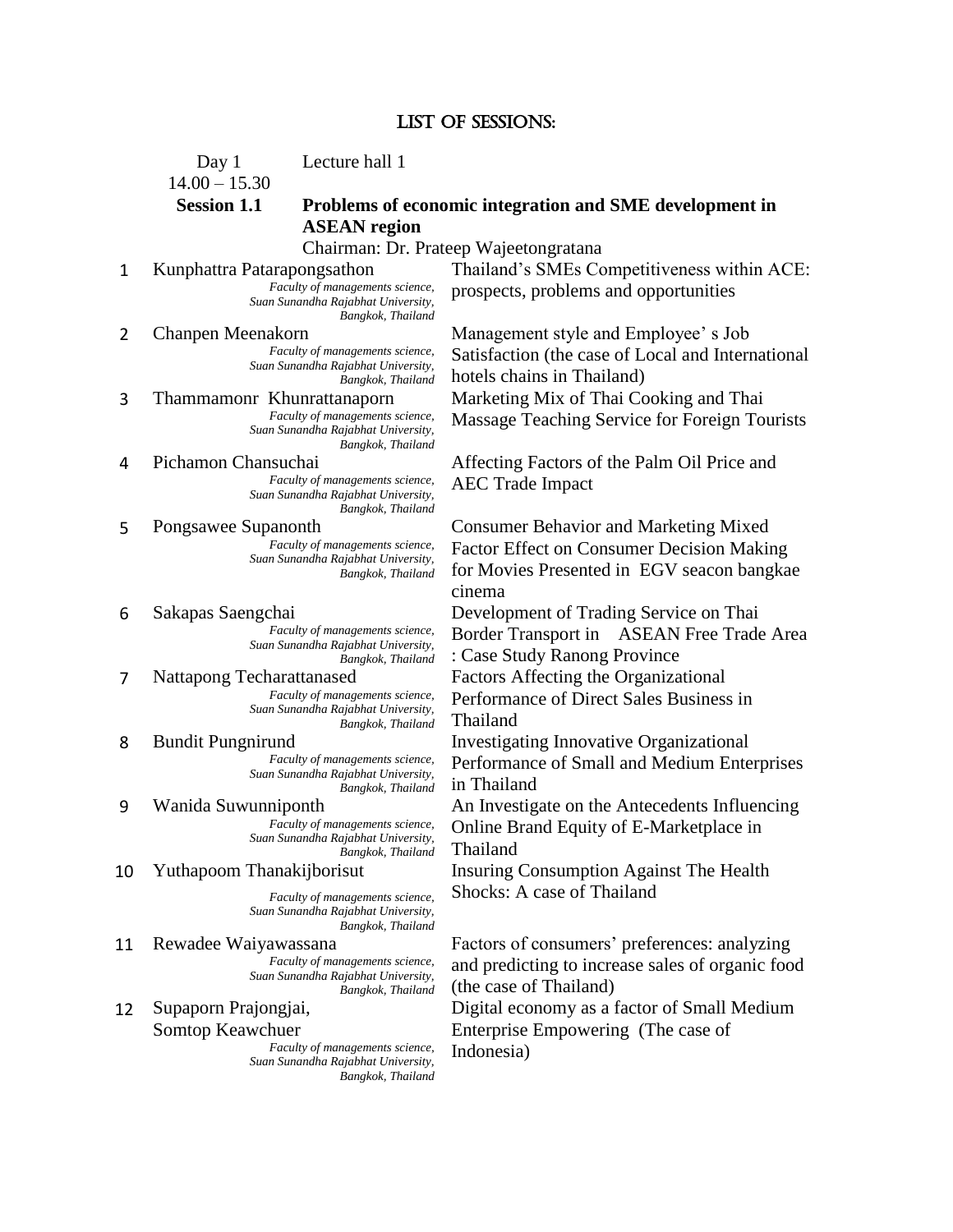*Faculty of managements science, Suan Sunandha Rajabhat University, Bangkok, Thailand*

*Suan Sunandha Rajabhat University, Bangkok, Thailand*

*Suan Sunandha Rajabhat University, Bangkok, Thailand*

13 Prateep Wajeetongratana Equity and efficiency: factors of interdependence in modern social and economic dynamics 14 Supranee Wattanasin The Model of Ethical Standard for<br>Faculty of managements science, Communication Arts Students

**Communication Arts Students** 

15 Surasit Vithayarat Thailand Contemporary History of Newspaper :<br>From the Revolution to Reformation Frace From the Revolution to Reformation Era

### Day 1. Lecture hall 2

# $14.00 - 15.30$

## **Session 1.3 International labor market development and modern HRpractices**  Chairman: Dr. Siriwan Saksiriruthai

*Faculty of managements science, Suan Sunandha Rajabhat University,* 

*Bangkok, Thailand* 2 Punrapha Praditpong, Supaporn Wimonchailerk

*Faculty of managements science, Suan Sunandha Rajabhat University, Bangkok, Thailand*

# *Faculty of managements science, Suan Sunandha Rajabhat University, Bangkok, Thailand*

*Suan Sunandha Rajabhat University, Bangkok, Thailand*

*Faculty of managements science, Suan Sunandha Rajabhat University, Bangkok, Thailand*

# Economic Growth *Faculty of managements science, Suan Sunandha Rajabhat University, Bangkok, Thailand*

*Suan Sunandha Rajabhat University, Bangkok, Thailand*

*Suan Sunandha Rajabhat University, Bangkok, Thailand*

1 Siriwan Saksiriruthai Gender Pay Gap of the Thai Labor Market

Corporative organizational management in modern innovative business

3 Preecha Pongpeng Entrepreneurial Leadership And Effective Management in tactical development of SME (the case of Thai silk industry) 4 Routsukol Sunalai National Human Resource Development Faculty of managements science, **Strategy in context of ACE formation** 

5 Kanokwan Kaewprasert Foreign Labor Force as a reason for National budget Loss (the case of Indonesia)

6 Prapoj Na Bangchang International Labor Migration as a Factor of

7 Ladaporn Pithuk Urbanization as a factor for ASEAN economic Faculty of managements science, development (example of Indonesia)

8 Chin Tangtarntana Innovative Approaches to Cooperation within<br>Faculty of managements science, the Innovative Education Chain the Innovative Education Chain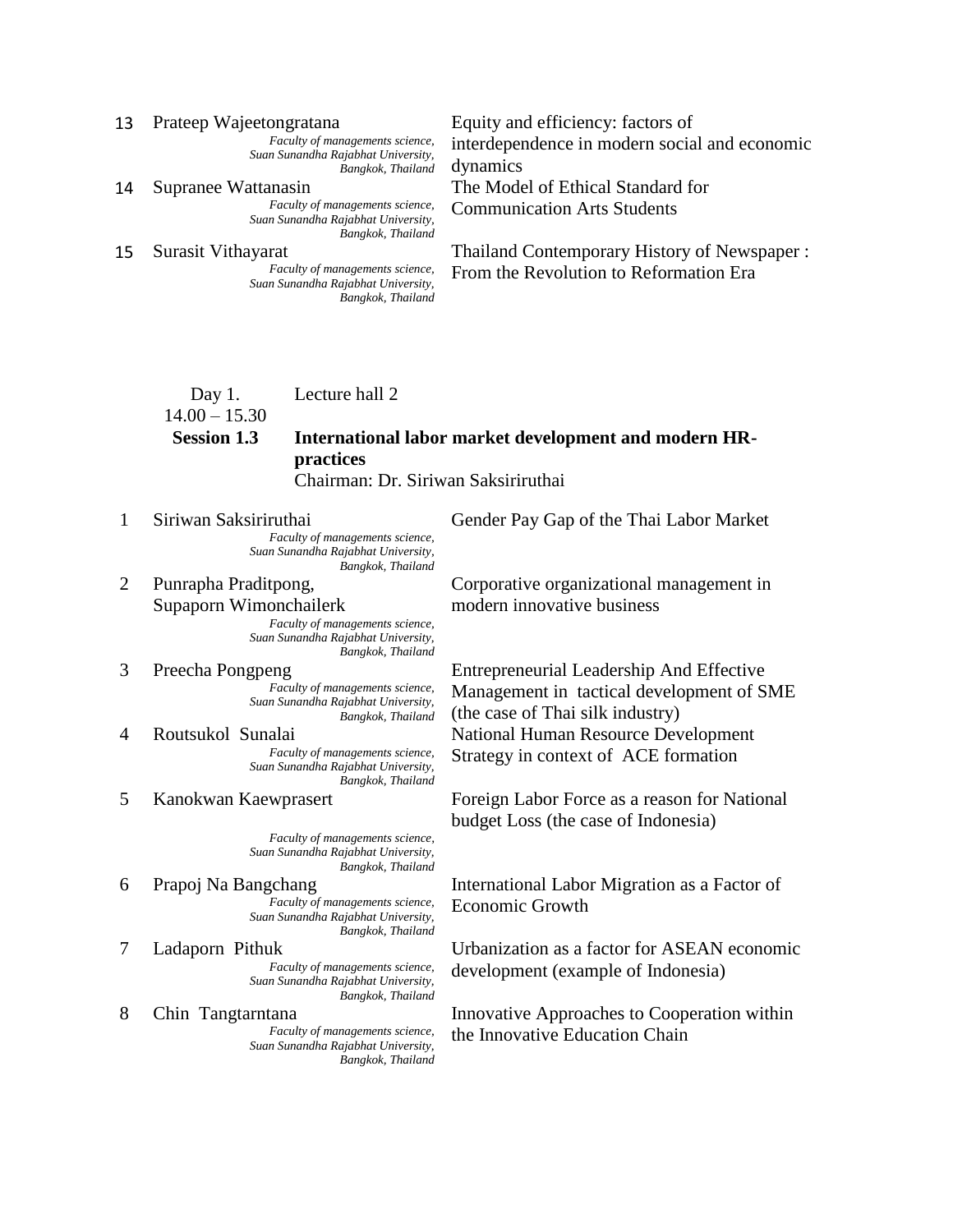*Suan Sunandha Rajabhat University, Bangkok, Thailand*

*Suan Sunandha Rajabhat University, Bangkok, Thailand*

*Suan Sunandha Rajabhat University, Bangkok, Thailand*

*Faculty of managements science, Suan Sunandha Rajabhat University, Bangkok, Thailand*

Faculty of managements science,  $Role?$ *Suan Sunandha Rajabhat University, Bangkok, Thailand*

*Suan Sunandha Rajabhat University, Bangkok, Thailand*

9 Varangkana Chitraphan The Comparison of Saving Factor in the Faculty of managements science. Employed Bopyletion Employed Population *Faculty of managements science,*

10 Runglaksamee Rodkam School performance and Financial Adequacy: *Faculty of managements science,* Evidence from Thailand

11 Wipanee Maen-in Economic regulation in terms of the multinational entrepreneurship development *Faculty of managements science,*

12 Charawee Butbumrung Innovations in Thailand banking Industry development: unlimited source or endless problems

13 Pittaya Klongkratoke Mathematics in Economic Analysis: What is its

14 Prakaikavin Srijinda The Marketing Communication Strategy of Faculty of managements science, Thai film : a Case of GTH's Studio

### Day 1. Lecture hall 3

### $14.00 - 15.30$

# **Session 1.3 Tourism and service markets' development: issues, problems and solutions**

Chairman: Dr. Pisit Potjanajaruwit

## *Faculty of managements science, Suan Sunandha Rajabhat University, Bangkok, Thailand*

*Faculty of managements science,*

*Suan Sunandha Rajabhat University, Bangkok, Thailand*

*Suan Sunandha Rajabhat University, Bangkok, Thailand*

*Suan Sunandha Rajabhat University, Bangkok, Thailand*

*Suan Sunandha Rajabhat University, Bangkok, Thailand*

*Faculty of managements science, Suan Sunandha Rajabhat University, Bangkok, Thailand*

1 Pisit Potjanajaruwit Destination branding as a tool for effective tourism Macro-marketing (the case of Bangkok, Thailand) 2 Supattra Kanchanopast Implementation of Servuction Service Model: instruments, issues, prospects (the case of Zenith Hotel, Bangkok, Thailand) 3 Ratsamee Ratana-u-bol Cashless Payment: new technologies Application in Thai tourism industry *Faculty of managements science,*

4 Narong Anurak Mega-event promotion and organization as Faculty of managements science, tools of National Image-Building

5 Nareenad Panbun<br>Faculty of managements science, factors in Tourists Visiting Intentions factors in Tourists Visiting Intentions

6 Phakit Treesukol Studying Motivation to develop tourists satisfaction (the case of Russian visitors of Pattaya, Thailand)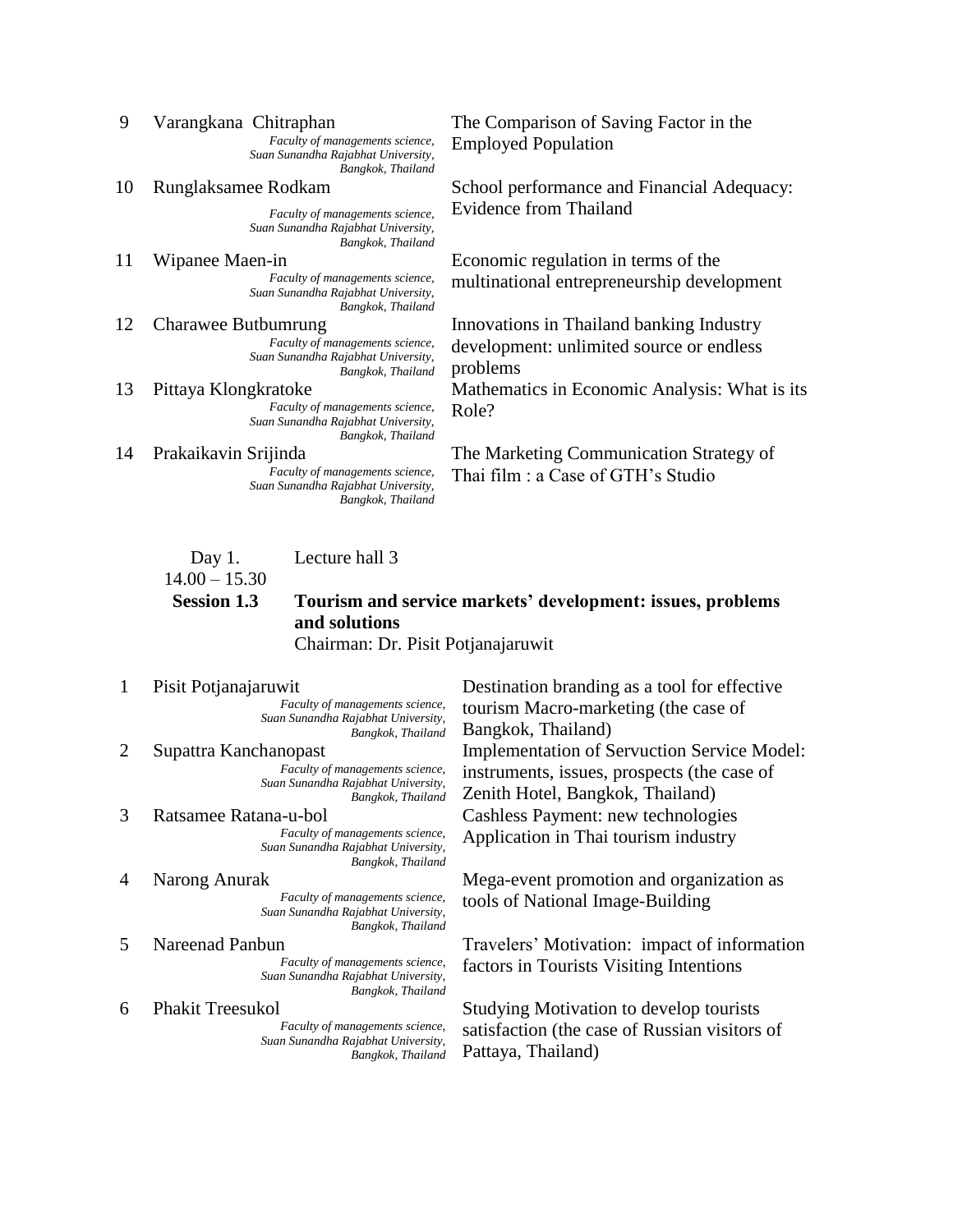*Faculty of managements science, Suan Sunandha Rajabhat University, Bangkok, Thailand*

*Faculty of managements science,*

*Suan Sunandha Rajabhat University, Bangkok, Thailand*

*Faculty of managements science, Suan Sunandha Rajabhat University, Bangkok, Thailand*

*Suan Sunandha Rajabhat University, Bangkok, Thailand*

- *Suan Sunandha Rajabhat University,*
- *Bangkok, Thailand* 12 Suvimon Wajeetongratana, Huda Wongyim

*Faculty of managements science, Suan Sunandha Rajabhat University, Bangkok, Thailand*

*Faculty of managements science, Suan Sunandha Rajabhat University, Bangkok, Thailand*

**Day 1** Conference hall

 $15.45 - 17.30$ 

# **Session 2.1 New sources for effective economic and social development** Chairman: Dr. Andrej Privara

1 Richard Stechow Magdalena Mißler-Behr

> *Brandenburg University of Technology Cottbus-Senftenberg, Cottbus, Germany*

*University of Economics in Bratislava, Slovakia*

## 3 Katharina Hobusch Magdalena Mißler-Behr Industry 4.0 *Brandenburg University of Technology Cottbus-*

*Senftenberg, Cottbus, Germany*

4 Shcherbakova Nadezhda Viktorovna Khaikin Mark Mikhailovich *St. Petersburg Mining University,* 

*St. Petersburg, Russia*

*Suan Sunandha International School of Art, Suan Sunandha Rajabhat University, Bangkok, Thailand*

7 Suwimol Apapol Passengers' Pre-Flight Expectations and overall quality of airlines services: functional role and current influence 8 Poramatdha Chutimant Tourist Threats To Cultural Heritage: An Investigation Of Tourist Behavior Violating The Culture of Wat Pho 9 Siri-Orn Champatong Factors Influencing Consumers' Repurchase Intention of Low-Cost Airline: A Case Study of Thai AirAsia 10 Mananya Meenakorn Managing Customer loyalty: A study of *Faculty of managements science,* Budget Rent A Car in Bangkok, Thailand

11 Somchai Buaroong International Business Trends Under Impact Of Innovative Modernization *Faculty of managements science,*

> Economy of Thailand North-East (Isarn): local advantages and global prospects

13 Wiroj Srihirun News Values of Thai Mass Media in Convergence Journalism Era, in Attitudes of the People in Bangkok

> State-of-the-Art and further developments in Business Model Research for Industry 4.0

2 Jana Kušnírová Corporate tax as a direct tool for supporting Faculty of National Economy, the public sector in the Slovak Republic

> An Investigation into the Reduction of Supply Chain Risks of Supplier and Producer due to

> City as an Object of Ecological and Economic Researches: the Example of Russian Cities

5 Niracharapa Tongdhamachart Challenges of Thailand Digital Economy Towards Community Tourism Development: Case Study of Baan Yafu, Maeyao District, Chiangrai Province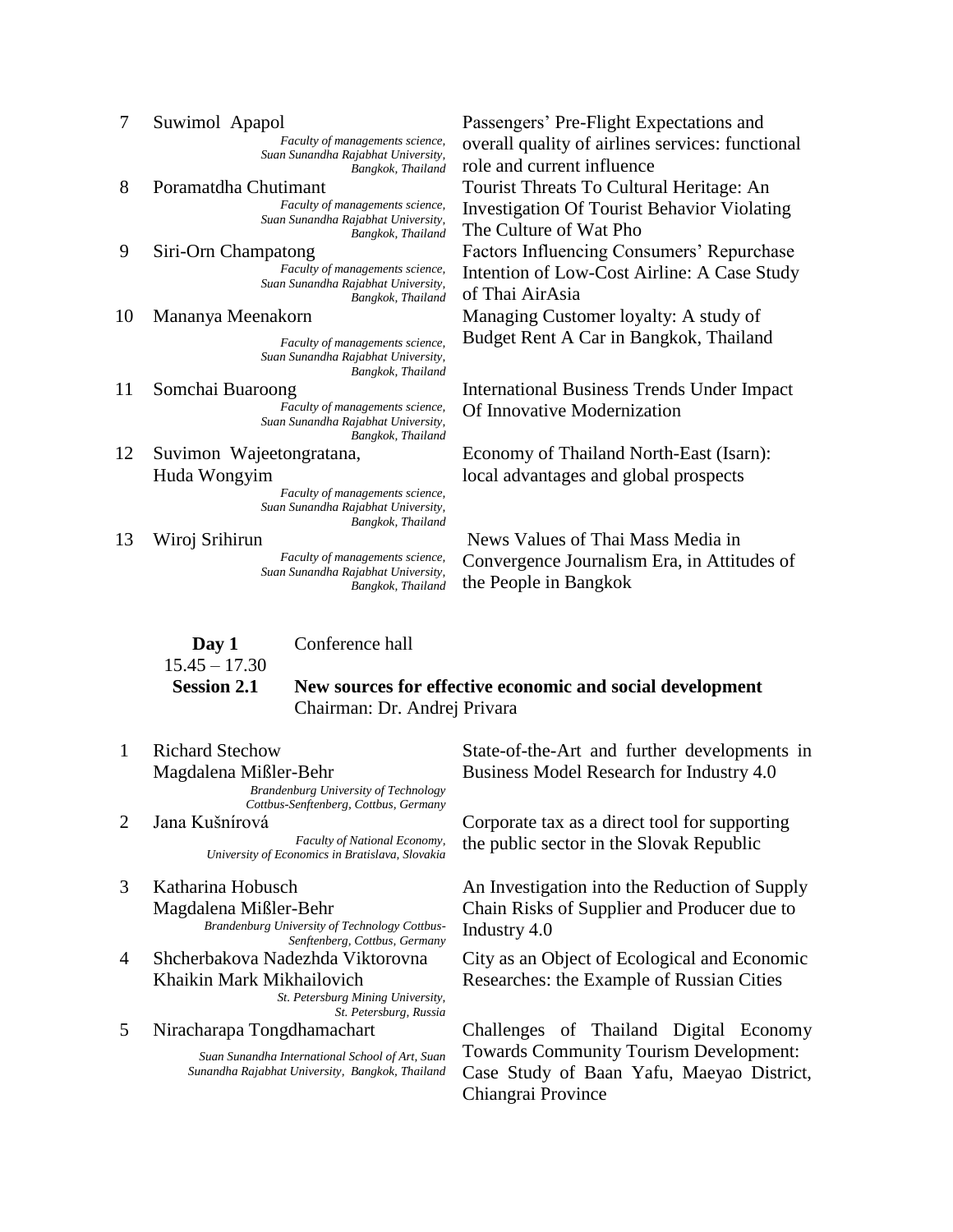- *Sunandha Rajabhat University, Bangkok, Thailand* 7 Volkova Nadejda Guzikova Ludmila Nadezhina Olga *Peter the Great Saint-Petersburg Polytechnic University, Saint-Petersburg, Russia*
- 8 Guzikova Ludmila Lukevich Igor Smirnova Olga *Peter the Great Saint-Petersburg Polytechnic University, Saint-Petersburg, Russia*

9 Guzikova L.A. Bataev A.V. Plotnikova E.V. *Peter the Great Saint-Petersburg Polytechnic University, Saint-Petersburg, Russia*

6 Siridej Sirisomboon Using 3D Animation in Promoting Tourism in Baan Yafu, Thailand

> Aspects of Globalization Impact on Economic and Financial Processes

Illicit Capital Flow: Evaluation And Forecasting

Assessment of the Housing Policy Efficiency in Russia

**Day 1**

Lecture hall - 1

 $15.45 - 17.30$ 

### **Session 2.2 National eco-social system progress: challenges and promising**  Chairman: Ekaterina D. Malevskaia-Malevich

*Peter the Great Saint-Petersburg Polytechnic University, Saint-Petersburg, Russia*

2 Kuporov Y.Y. Avduyevskaya EA *Peter the Great Saint-Petersburg Polytechnic University, Saint-Petersburg, Russia*

3 Daniel S. Demidenko Ekaterina D. Malevskaia-Malevich Yulia A. Dubolazova *Peter the Great Saint-Petersburg Polytechnic University, Saint-Petersburg, Russia*

4 Olga S. Popova Management of socio-economic security of housing and utilities *State Institute of Economics Finance law and technology, Gatchina, Leningrad region, Russia* Natalia N. Yakimchuk

## Olga S.Nadezhina

*Peter the Great St. Petersburg Polytechnic University, St. Petersburg, Russia*

- 5 Sokolitsyn Alexander Sergeevich Ivanov Maxim Vladimirovich Sokolitsyna Natalya Alexandrovna *Peter the Great Saint-Petersburg Polytechnic University, Saint-Petersburg, Russia*
- 6 Degtereva Viсtoriia Goncharova Natalia *Peter the Great Saint-Petersburg Polytechnic University, Saint-Petersburg, Russia*

1 Mokeeva Tatiana Vasilievna Matrix Structures of Science and Technology Innovation Development and Implementation Trajectory

> Investments in human capital: Effectiveness of investment in higher education in Russia

Optimization of the Innovation Process Management at a Manufacturing Enterprise

Investigation of the Interrelation between Diversification of the Enterprise's Operations and its Financial Stability

Contradictions In Regional Innovative Activity And Ways To Overcome Them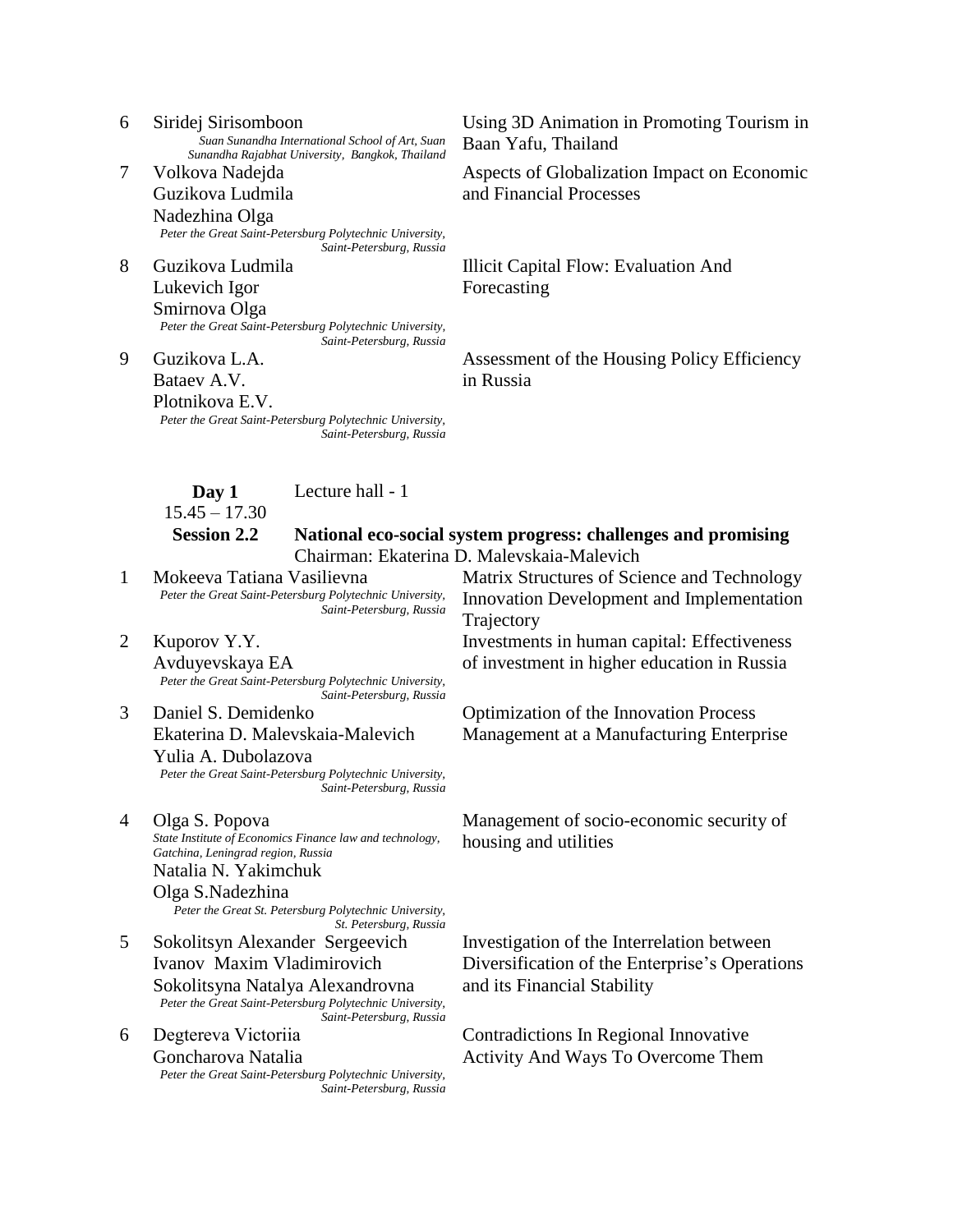|   | Victorova N.G.                                           |
|---|----------------------------------------------------------|
|   | Yevstegneev E.N.                                         |
|   | Yablokov D.U.                                            |
|   | Peter the Great Saint-Petersburg Polytechnic University, |
|   | Saint-Petersburg, Russia                                 |
| Q | Charnagarakiy Cargoy                                     |

- 8 Chernogorskiy Sergey Shvetsov Konstantin *Peter the Great Saint-Petersburg Polytechnic University, Saint-Petersburg, Russia*
- 9 Nikolova L.V. Velikova M.D. *Peter the Great Saint-Petersburg Polytechnic University, Saint-Petersburg, Russia*

Serov P.S. *«Bank «Saint-Petersburg» Public Joint-Stock Company, St. Petersburg, Russia*

- *Faculty of National Economics, Department of Finance* taxes *University of Economics in Bratislava, Slovakia*
- 11 Marcela Rabatinová The VAT Revenue Losses and Increasing *Faculty of National Economy, University of Economics in Bratislava, Slovakia*
- 12 Kovaleva E.A. Bogacheva T.V. Kutlyeva G.M.

1 Gonda Vladimír

*Peoples' Friendship University of Russia (RUDN University), Moscow, Russia* Electronic Tax Administration: Development **Trends** 

A Model Of Economic Growth, Including Taxation And Public Sector

Problems of Trade Financing in the Russian Federation

10 Juraj Válek Environmental protection by environmental

Efficiency of VAT Collection in the Slovak Republic Influence of Cultural Dimensions "Individualism" and "Power Distance" on Entrepreneurial Activity

### **Day 1**  $15.45 - 17.30$ Lecture hall - 2

### **Session 2.3 Actual economy: local solutions for global challenges**

### **(in Russian)**

Chairman: Dr. Vladimir Gonda

Adamovský Peter<br>Department of Economics, University of Economics in *Bratislava, Bratislava, Slovakia*

- *Saint-Petersburg, Russia*
- 3 Magdaléna Přívarová Andrej Přívara

*University of Economics in Bratislava, Bratislava, Slovakia*

- *University of Economics in Bratislava, Bratislava, consequences of unemployment Slovakia*
	- *University of Economics in Bratislava, Bratislava, Slovakia*

The Innovation Development in the Slovak Republic in the Context of the Europe 2020 Strategy and Initiative Innovation Union

2 Kichigin Oleg Emilievich Assessing the impact of fossil fuel production<br> *Peter the Great Saint-Petersburg Polytechnic University*, on territorial eco-economic development on territorial eco-economic development

> The Microeconomic and Macroeconomic Contexts of Remittances

4 Marta Martincová Impact of fiscal measures on the costs and

5 Ján Lisý Alternative Approaches to Fiscal and Monetary Policy in the Course of the Economic Cycle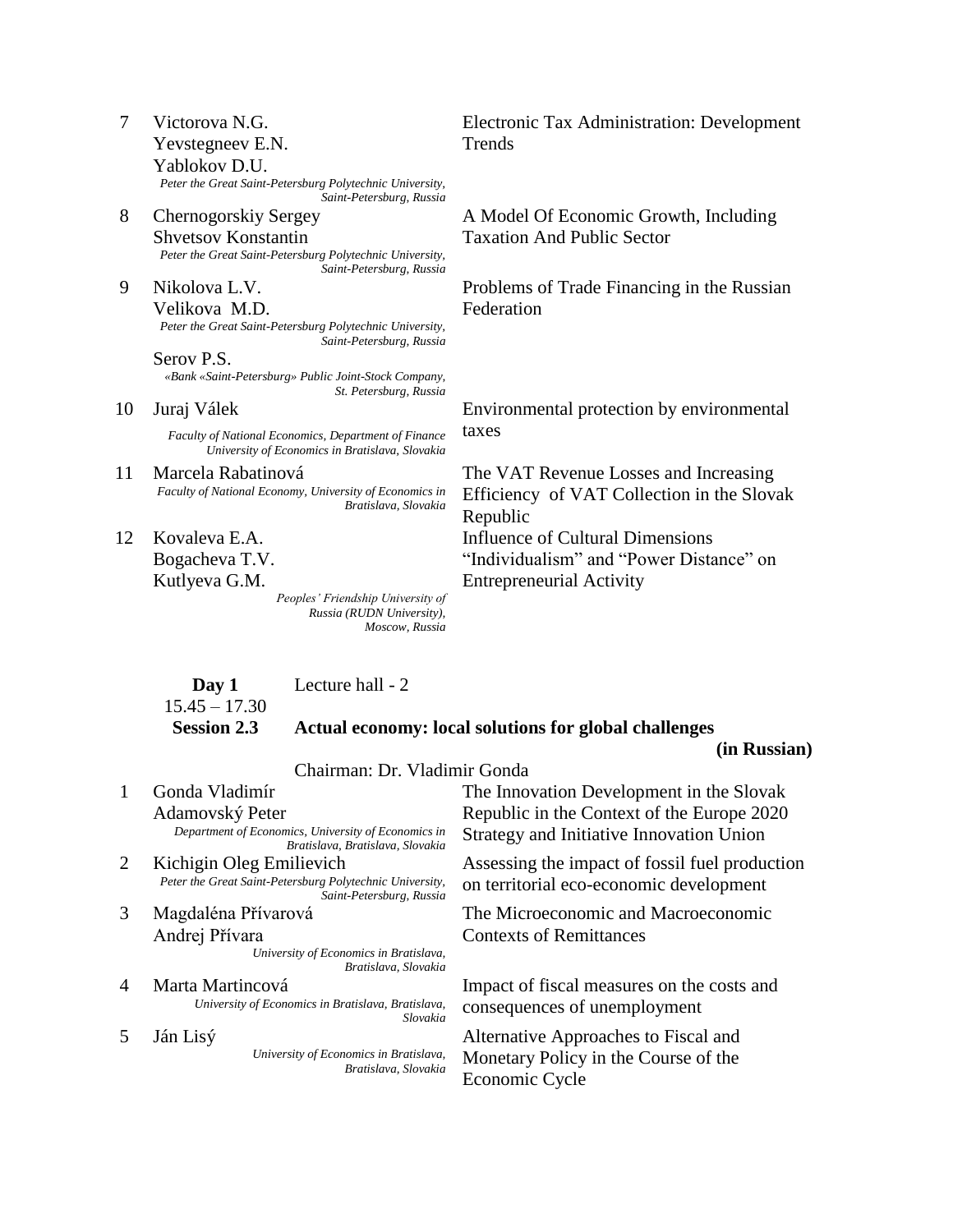| 10             | Chernogorskiy S.A.                                                                                                             | How Taxation Affects Financial Decisions of        |
|----------------|--------------------------------------------------------------------------------------------------------------------------------|----------------------------------------------------|
|                | Shvetsov K.V.                                                                                                                  | a Firm in an Open Economy                          |
|                | Pokrovskaya L.L.                                                                                                               |                                                    |
|                | Peter the Great Saint-Petersburg Polytechnic University,<br>Saint-Petersburg, Russia                                           |                                                    |
| 11             | Tatiana Skufina                                                                                                                | Methodological Features Of Modeling GRP            |
|                | <b>Sergey Baranov</b>                                                                                                          | Production In The Northern And Arctic              |
|                | Luzin Institute for Economic Studies of the Kola Science<br>Centre, Russian Academy of Sciences, Apatity, Russia               | Regions                                            |
|                | Vera Samarina                                                                                                                  |                                                    |
|                | Staryy Oskol Technological Institute, branch of National<br>Research Technological University "MISIS", Staryy<br>Oskol, Russia |                                                    |
| 12             | Tatiana Skufina                                                                                                                | Estimation of projected changes in the             |
|                | <b>Sergey Baranov</b>                                                                                                          | geological environment that affect the             |
|                | Luzin Institute for Economic Studies of the Kola Science                                                                       | economy: new formulation of the problem and        |
|                | Centre, Russian Academy of Sciences, Apatity, Russia<br>Vera Samarina                                                          | results of the study                               |
|                | Staryy Oskol Technological Institute, branch of National                                                                       |                                                    |
|                | Research Technological University "MISIS",                                                                                     |                                                    |
|                | Staryy Oskol, Russia                                                                                                           |                                                    |
|                | Conference hall<br>Day 2                                                                                                       |                                                    |
|                | $09.00 - 10.45$                                                                                                                |                                                    |
|                | <b>Session 3.1</b>                                                                                                             | Environmental issues of global economy development |
|                | Chairman: Dr. Denis Ushakov                                                                                                    |                                                    |
| $\mathbf{1}$   | Tyapkina M. F.                                                                                                                 | Assessment of the reproduction process of          |
|                | Ilina E.A.                                                                                                                     | agricultural enterprises                           |
|                | Institute of economy, management and applied<br>informatics, Irkutsk State Agrarian University named after                     |                                                    |
|                | A.A. Ezhevsky, Irkutsk, Russia                                                                                                 |                                                    |
| $\overline{2}$ | Mochalina Olga Sergeevna                                                                                                       | The Activation Of The Investment Process In        |
|                | Crimea Federal University, Simferopol, Russia                                                                                  | The Agrarian Sector Of The Republic Of             |
|                |                                                                                                                                | Crimea                                             |
|                |                                                                                                                                |                                                    |
|                |                                                                                                                                |                                                    |
|                |                                                                                                                                |                                                    |

Kalenova S. Yerubayeva G. *Turan University, Almaty, Kazakhstan*

*Academy of Economics and Law named after Dzholdasbekov, Taldykurgan, Kazakhstan*

*University of Economics in Bratislava,* 

*Ural federal university named after the first President of Russia B.N. Yeltsin,* 

*Bratislava, Slovakia*

*Ekaterinburg, Russia* 

7 Veronika Piovarčiová Comparison Of The Monetary Policy Of The

6 Onyusheva I. Kalenova S.

8 Anufriev Valery Kaminov Aitkali

9 Onyusheva I.

Nurzhaubayeva R.

Evaluating The State Of Eco-Economy Of Kazakhstan

Human capital as an important aspect of the

# The Sustainable Economic Development Of Kazakhstan Through Improving Ecological State Of The Country *Turan University, Almaty, Kazakhstan*

Visegrad Four Countries In Terms Of Its

Impact On The Economic Cycle

green economy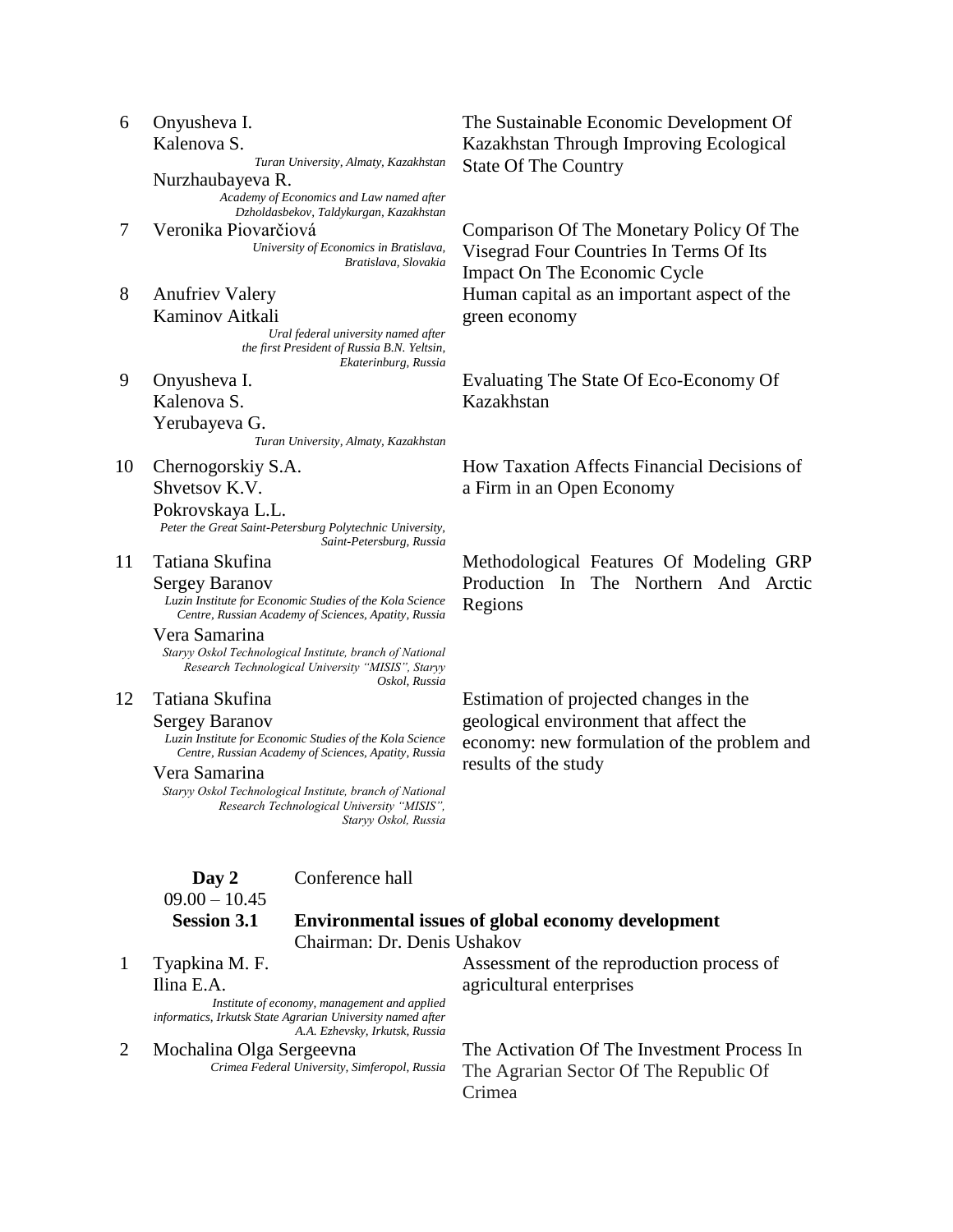| 3  | Zolochevskaya E.<br>Popova E.                                                                                                                                      | Key Performance Indicators in the Public<br>Procurement Management: National Aspect          |
|----|--------------------------------------------------------------------------------------------------------------------------------------------------------------------|----------------------------------------------------------------------------------------------|
|    | Medyakova E.<br>South-Russia Institute of Management - Branch of<br>Russian Presidential Academy of National Economy and<br>Public Administration, Russia          |                                                                                              |
| 4  | Alexey Shmatko<br>North-West Institute of Management of RANEPA,<br>St. Petersburg, Russia                                                                          | Adaptability as a Tool for Managing an<br>Enterprise in a Turbulent External<br>Environment  |
|    | Valery Yanovskiy<br>Lubov' Shamina<br>Financial University under the Government of the Russian                                                                     |                                                                                              |
|    | Federation, St. Petersburg branch,<br>St. Petersburg, Russia                                                                                                       |                                                                                              |
| 5  | Konstyntine Malyshenko                                                                                                                                             | Change Of Financial Behavior Paradigm Of                                                     |
|    | Vadim Malyshenko                                                                                                                                                   | The Stock Market Subjects                                                                    |
|    | Elena Ponomareva<br>V. I. Vernadsky Crimean Federal University,<br>Humanitarian and Pedagogical Academy (branch), Yalta»<br>Russian Federation, Republic of Crimea |                                                                                              |
| 6  | Pakhomova Anna Ivanovna Buryakov                                                                                                                                   | Assessment of conditions of stationary state of                                              |
|    | Stepan Anatolyevich Degtyaryova                                                                                                                                    | the cities in the region due to the system                                                   |
|    | Tatiana Viktorovna                                                                                                                                                 | approach                                                                                     |
|    | The Institute of Service and Business (branch) of Don<br>State Technical University in Shakhty, Shakhty, Russia                                                    |                                                                                              |
| 7  | Ostovskaya Anastasiya Andreevna<br>Crimea Federal University, Simferopol, Russia                                                                                   | Public-private partnership as a tool for sea-<br>ports' investment attractiveness increasing |
| 8  | Druzhinina Irina                                                                                                                                                   | Attractiveness of the Arctic zone and the                                                    |
|    | Kurushina Elena                                                                                                                                                    | northern territories of Russia for migrants                                                  |
|    | Kurushina Victoria<br>Institute of Management and Business,<br>and Institute of Transport,                                                                         |                                                                                              |
|    | Tyumen Industrial University, Tyumen, Russia                                                                                                                       |                                                                                              |
| 9  | Kharchenko Ivan                                                                                                                                                    | Government expenditures on education in                                                      |
|    | Kharchenko Lana<br>South-Russia Institute of Management - Branch of<br>Russian Presidential Academy of National Economy and<br>Public Administration, Russia       | the XXI century: quantitative evaluation and<br>Limits of rationality                        |
| 10 | Aliya Medebayeva                                                                                                                                                   | Effective management of coal industry as a                                                   |
|    | Academy of Public Administration under the President of<br>the Republic of Kazakhstan                                                                              | condition of rational subsoil                                                                |
| 11 | Denis Ushakov<br><b>International College</b><br>Suan Sunandha Rajabhat University,                                                                                | MNCs as a factor for governance modernizing<br>in XX century                                 |
| 12 | Bangkok, Thailand<br><b>Yingsak Vanpetch</b><br>Suan Sunandha Rajabhat University,<br>Bangkok, Thailand                                                            | Small and Medium Business Owners and<br>Constructs of Entrepreneurs: A Case Study of         |
|    | Mahachai Sattayathamrongthian<br>Rajamangala University of Technology Rattanakosin,<br>Nakhon Pathom, Thailand                                                     | Thai Business Owners in Southern California,<br><b>USA</b>                                   |
|    |                                                                                                                                                                    |                                                                                              |